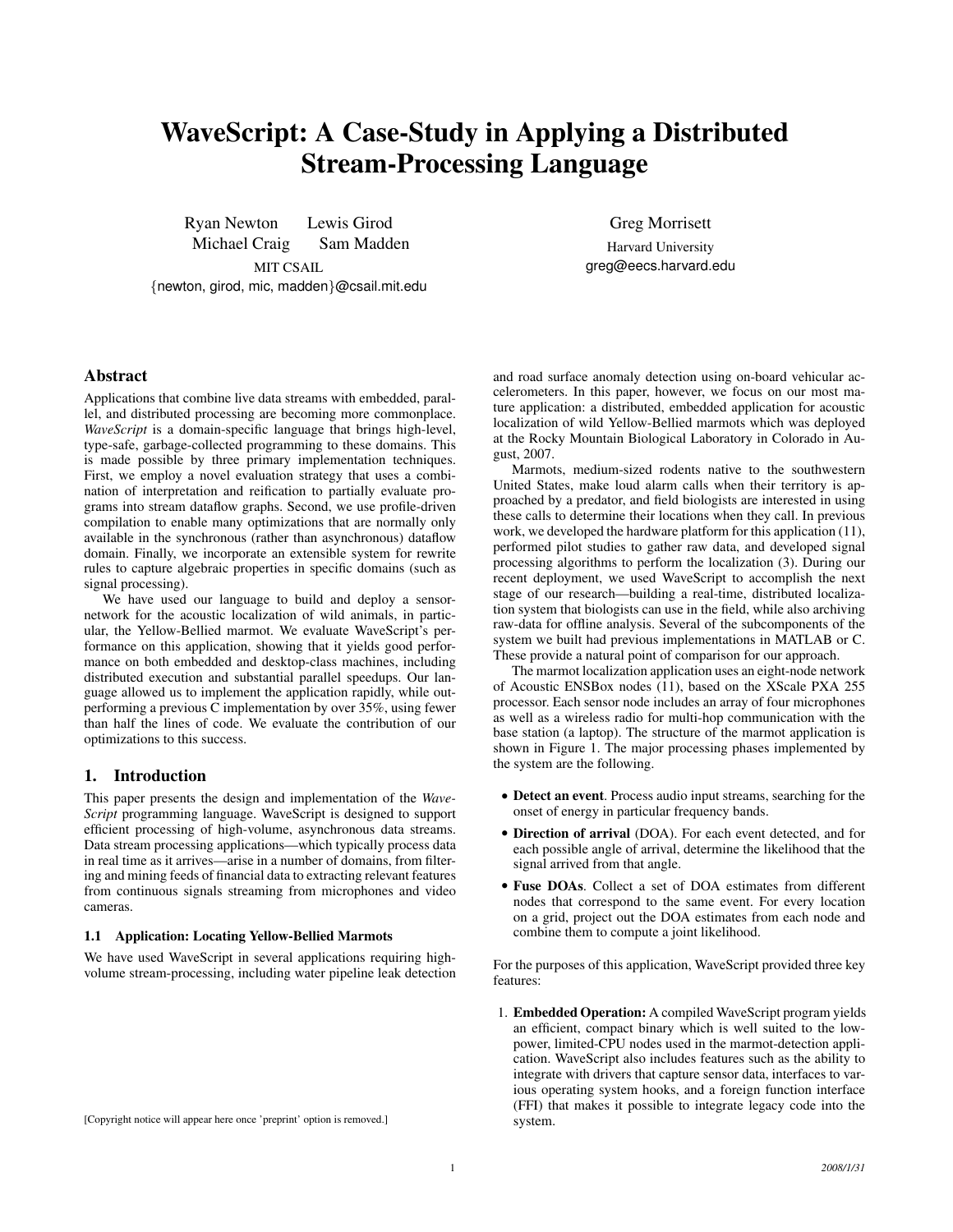2. Distribution: WaveScript is a *distributed* language in that the compiler can execute a single program across many nodes in a network or on multiple processors in a single node. Nodes may use substantially different hardware infrastructures, and data may arrive from multiple, distributed data sources.

Ultimately, distribution of programs is possible because Wave-Script, like other languages for stream-processing, encodes computations as distinct stream operators with explicit communication and separate state. This dataflow graph structure allows a great deal of leeway for automatic optimization, parallelization, and efficient memory management.

3. Asynchronicity: WaveScript assumes that streams are fundamentally asynchronous, but allows elements of a stream to be grouped (via special windowing operations) into windows called Signal Segments, or "Sigsegs"—that are synchronous. For example, a stream of audio events might consist of windows of several seconds of audio that are regularly sampled, such that each sample does not need a separate timestamp, but where windows themselves arrive asynchronously, and with variable delays between them. Support for asynchronicity is essential in our marmot-detection application.

Our purpose in designing WaveScript was to bring high-level, declarative, type-safe programming to the data-intensive, embedded domain. The common wisdom is that this type of programming is inappropriate in this context. We argue that by designing a language and compiler *specifically* for the asynchronous streaming domain, that we can overturn this common wisdom. For the applications we built, this appears to be true.

Efficiency in WaveScript is provided by three key techniques. First, the compiler employs a *novel evaluation strategy* that uses a combination of interpretation, reification, and compilation to partially evaluate programs into stream dataflow graphs, enabling abstraction and modularity with *zero* performance overhead.

Second, WaveScript uses a *profile-driven optimization* strategy to enable many static optimizations and static parallelization of stream dataflow graphs. Specifically, WaveScript uses representative sample data for streams to estimate rates and computation times of each operator, and then applies a number of wellunderstood techniques from the synchronous dataflow world.

Third, WaveScript uses *domain-specific rewrite rules* to improve performance and to enable abstract library routines with simple interfaces to be intuitively composed while still providing good performance.

In the rest of this paper, we give an overview of the WaveScript language and the design of its compiler. We explain the implementation of the above features, and highlight how applying the optimizations is made easier by WaveScript's declarative nature and its high-level operations for manipulating streams and other datatypes. Finally, we evaluate the performance of our application's components as compared with earlier, handwritten C versions written by different authors, and we demonstrate how our optimizations benefit this application in particular.

# 2. Related Work

Stream processing (SP) has been studied for decades. In a typical SP model, a graph of operators communicate by passing data tokens. Operators "fire" under certain conditions to process input tokens, perform computation, and produce output tokens. Many SP models have been proposed. For example, operators may execute asynchronously or synchronously, deterministically or nondeterministically, and produce one output or many.

In this section, we briefly review these major tradeoffs, and then discuss how existing stream processing systems are inappropriate



Figure 1. Diagram illustrating the major components of the marmot-detection application.

for our application domain. We also discuss related systems which inspired our approach.

# 2.1 Tradeoffs in Existing Stream Processing Systems

A major divide in SP systems is between those that are *synchronous* and those that are *asynchronous*. This terminology, however, can be imprecise. A synchronous SP model is generally thought of by analogy with synchronous hardware—a *clock* is driving operators to fire at the same time. On the other hand, in this paper the most relevant aspect of synchronicity, and the sense in which we'll be using the term, is whether or not data streams are synchronized *with each other*.

Most literature on streaming databases has focused on an asynchronous streaming model (5), while most compiler literature has focused on synchronous models (13; 9; 6). WaveScript, like a streaming database, targets applications that involve multiple feeds of data arriving on network interfaces at unknown rates. This essentially forced us to adopt an asynchronous SP model and its associated overheads, including explicit annotation of data records with timestamps and the use of queueing and dynamic scheduling to handle unpredictable data rates. In contrast, in purely synchronous systems, because data rates are known and static, timestamps are not needed, and it is possible for the compiler to statically determine how much buffering is needed, avoiding queuing and scheduling overheads.

Hence, synchronous systems typically outperform asynchronous ones. Our approach, as mentioned in the introduction, is able to overcome performance limitations of the asynchronous model by recognizing that many high data rate asynchronous applications including our audio processing system— do in fact have some regularity in their data rates some of the time. Thus, in WaveScript, data streams are decomposed into windows (called *Sigsegs*) containing data elements that are regularly sampled in time (or *isochronous*). For example, a single Sigseg might represent a few seconds of audio sampled at 44 kHz. Asynchronous streams of Sigsegs are then the primary streaming data type in WaveScript. Data rates and timing between Sigsegs on these streams are inherently unpredictable, since a stream may represent the union of several streams arriving from different nodes on the network, or may have had filters applied to it to remove some Sigsegs that are not of interest to the application.

In summary, no existing system provides exactly the mix of features and performance that WaveScript requires. Existing stream processing database systems, like Aurora (5) and Stanford Stream, are purely asynchronous and are designed to process at most a few thousand data items per second, which is insufficient for real-time processing of multiple channels of audio data arriving at hundreds of kilosamples per second. Existing high-performance stream programming languages are synchronous and therefore inappropriate for our domain. Finally, general purpose languages, though clearly expressive enough to build our application, are not amenable to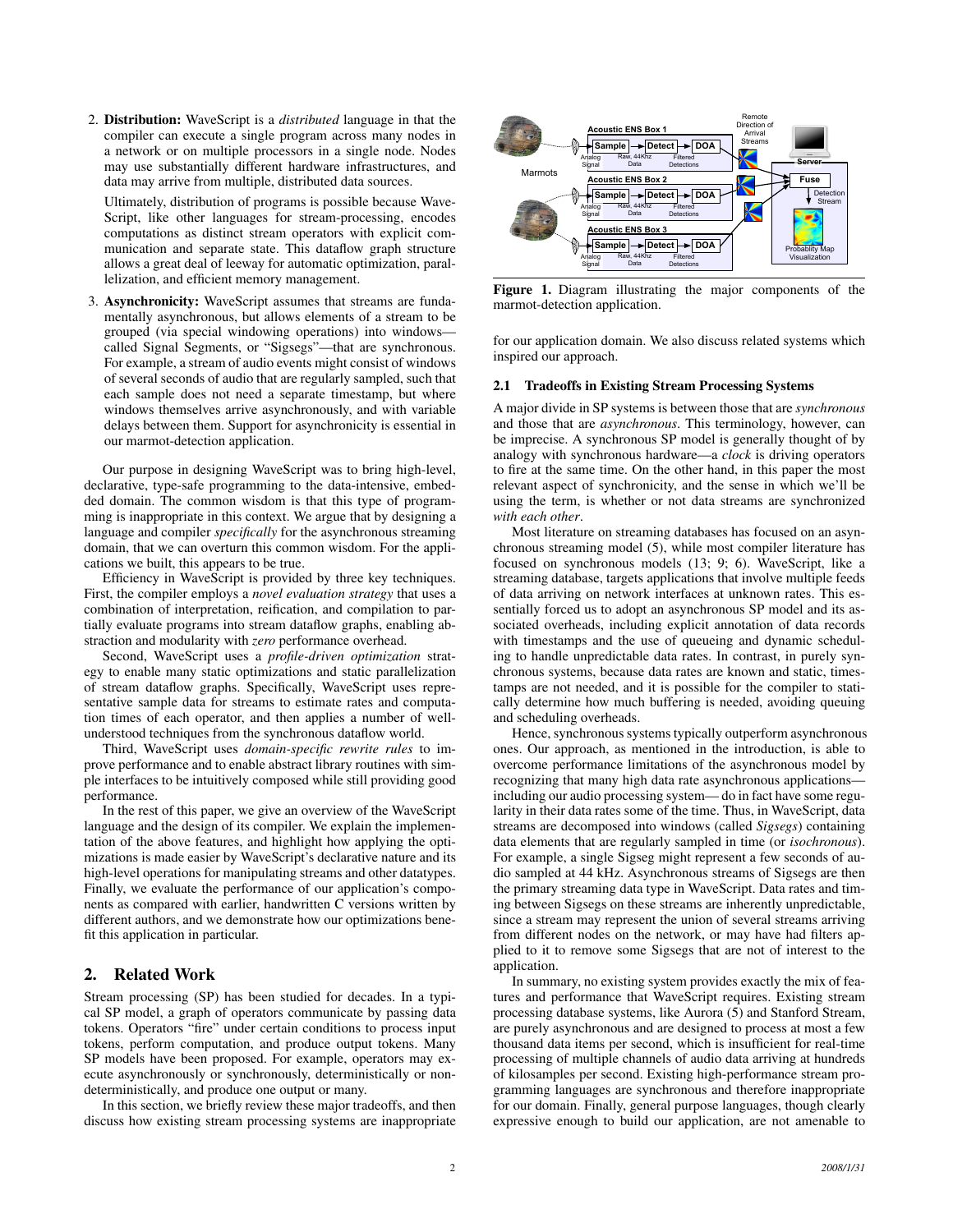many of the optimizations that a compiler can automatically apply, and lack support for automatic parallelization and distribution of programs, greatly complicating the job of the programmer.

#### 2.2 StreamIt and FRP

Although we chose to implement our own SP system, rather than reuse an existing one, WaveScript draws inspiration from two existing projects in particular. These are *functional reactive programming* (FRP) and *StreamIt*. FRP embeds asynchronous events and continuously valued signals into Haskell (8). FRP programs may use event handlers to reconfigure the collection of signal transformers dynamically. This provides an extremely rich context for manipulating and composing signals. FRP has been applied to animation, robotics, computer vision, and mathematical visualization.

In recent years FRP has moved from a monadic account of signals to one using *arrows*. This was motivated by space leaks due to exposing signals as first-class objects. WaveScript does not consider dynamic reconfigurations of the stream graph, and so targets a more restricted domain. As such, we needn't worry about encountering the same problems with first-class streams. Unfortunately, both because it is implemented atop Haskell, and because signals are dynamic and reconfigurable, FRP does not deliver competitive performance for data-intensive applications.

StreamIt is a C-like stream programming language with static memory allocation that targets the synchronous dataflow domain. StreamIt provides a syntax for constructing stream graphs using loops, first-order recursive functions, and a second-class representation of streams. This provides a high degree of control in constructing graphs, but is not as expressive as FRP.

Recent releases of StreamIt include support for streams with unknown rates. Using this facility, it may have been possible to implement our acoustic localization application with StreamIt. We would have, however, had to extend the StreamIt implementation in a number of ways. First, StreamIt has primarily been developed for architectures other than our own (e.g. RAW). Also, it would need a foreign function interface for accessing sensor hardware and networking, as well as the accompanying infrastructure for distributed execution. Finally, in addition to these engineering hurdles, we chose not to employ StreamIt because it is a goal of our research to target the data-intensive streaming domain with a high-level language that includes dynamic allocation, garbage collection, and first-class streams.

# 3. The WaveScript Language

In this section, we introduce the language and provide code examples drawn from our marmot-detection application. We will highlight the major features of the language, leaving implementation issues for Section 4. The details of the language are documented in the user manual (1).

WaveScript is an ML-like functional language with special support for stream-processing. Although it employs a C-like syntax, WaveScript provides type inference, polymorphism, and higherorder functions in a call-by-value language. And like other SP languages (13; 9; 17), a WaveScript program is structured as a set of communicating stream operators.

In WaveScript, however, rather than directly define operators and their connections, the programmer writes a declarative program that manipulates named, first-class streams and stream *transformers*: functions that take and produce streams. Those stream transformers in turn do the work of assembling the stream *operators* that make up the nodes in an executable stream graph.

Figure 2 shows the main body of our marmot-detection application. It consists of two sets of top-level definitions—one for all nodes and one for the server. In this program, variable names are bound to streams, and function applications transform streams.

```
// Node-local streams, run on every node:
NODE "\star" {
  (ch1, ch2, ch3, ch4) = ENSBoxAudioAllChans(44100);// Perform event detection on ch1 only:
  scores :: Stream Float;
  scores = marmotScores(ch1);
  events :: Stream (Time, Time, Bool);
  events = temporalDetector(scores);
  // Use events to select audio segments from all:
  detections = syncProject(events, [ch1,ch2,ch3,ch4]);
  // In this config, perform DOA computation on the ENSBox:
  doas = DOA(detections);
}
SERVER {
  // Once on the base station, we fuse DOAs:
  clusters = temporalCluster(doas);
  grid = fuseDOAs(clusters);
  // We return these likelihood maps to the user:
  RETURN grid
```
}

Figure 2. Main program composing all three phases of the marmot-detection application. WaveScript primitives and standard library routines are in bold. Type annotations are for documentation only.

Network communication occurs wherever node streams are consumed by the server, or vice-versa. (One stream is designated the "return value" of the program by RETURN grid.) First-class streams make the wiring of stream dataflow graphs much more convenient than if we were directly writing this application in C, where streaming behavior would be implicit.

Defining functions that manipulate streams is straightforward. The core of our marmot detector is shown below. It uses a bandpass filter (window-size 32) to select a given frequency range from an audio signal. Then it computes the power spectral density (PSD) by switching to the frequency domain and taking the sum over the absolute values of each sample.

```
fun marmotScores(strm) {
  filtrd = bandpass(32, LO, HI, strm);
  freqs = toFreq(32, filterd);scores =
   iterate ss in freqs {
     emit Sigseg.fold((+), 0,
            Sigseg.map(abs, ss));
   };
  scores
}
```
The return value of a function is the last expression in its body whether it returns a stream or just a "plain" value. This function declares local variables (filtrd, freqs), and uses the iterate construct to invoke a code block over every element in the stream freqs. The iterate returns a stream which is bound to scores.

The code above and in Figure 2 raises several issues which we will now address. First, we will explain the fundamental iterate construct in more depth. Second, we will address Sigsegs and their use in the marmot-detection application. Third, we describe how programs are distributed through a network. Finally, we will discuss how streams are synchronized with one another, and show how WaveScript programs can build custom synchronization policies.

### 3.1 Core Operators: iterate and merge

WaveScript is an extensible language built on a small core. In this section, we will examine the "calculus" of operators that make up the kernel of the language, and serve as the common currency of the compiler. Aside from data sources and network communication points, only two operators in WaveScript are primitive: iterate and merge. (We will return momentarily to the syntax for iterate seen above, but first we give a simple account of it as a pure, effect-free combinator.)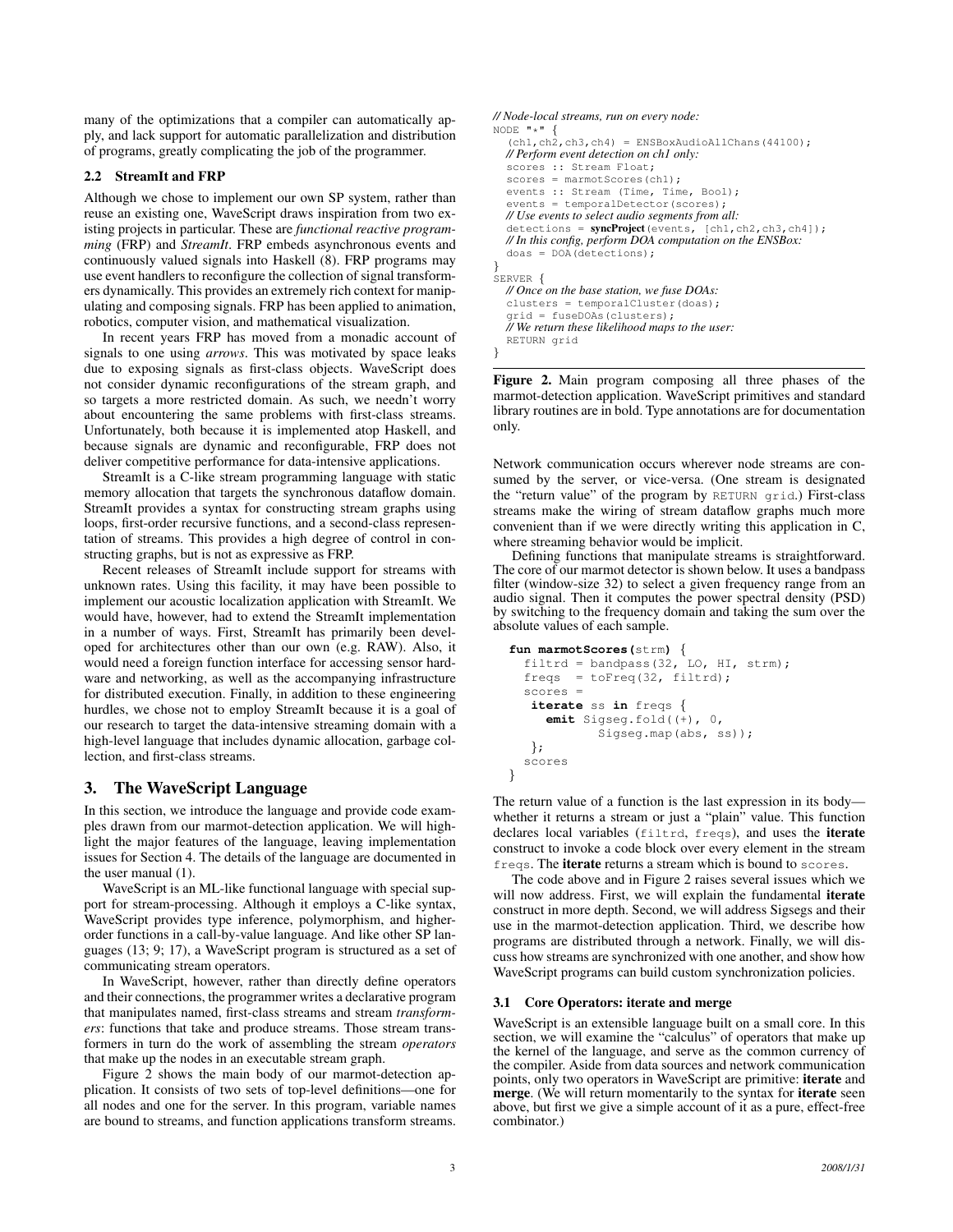iterate ::  $(((\alpha, \ \sigma) \rightarrow (List \ \beta, \ \sigma))$ ,  $\sigma$ , Stream  $\alpha)$  $\rightarrow$  Stream  $\beta$ merge :: (Stream  $\alpha$ , Stream  $\alpha$ )  $\rightarrow$  Stream  $\alpha$ 

Iterate applies a function to each value in a stream, and merge combines streams in the real-time, asynchronous order that their elements arrive. Notice that iterate takes only a single input stream; the only way to process multiple streams is to first merge them. Also, it is without loss of generality that merge takes two streams of the same type: an algebraic sum type (discriminated union) may be used to lift streams into a common type.

The function argument to iterate is referred to as the *kernel function*. The kernel function takes as its arguments a data element from the input stream  $(\alpha)$ , and the current state of the operator  $(\sigma)$ ; it produces as output zero or more elements on the output stream (List  $\beta$ ) as well as a new state ( $\sigma$ ). **Iterate** must also take an additional argument specifying the initial state  $(\sigma)$ .

Now, returning to our syntactic sugar, WaveScript's iterate uses second-class references to represent the operator's state. We feel this syntax is more convenient than explicitly reconstructing the state value in the kernel function. Here is an example of iterate together with one state variable that produces two elements on the output stream for each element in the input stream.

```
iterate x in strm {
  state { cnt = 0 }
  cnt += 1;
  emit x+cnt;
  emit x-cnt;
}
```
## 3.2 Windowing and Sigsegs

The above marmot Scores function processes a stream of Sigsegs. In addition to capturing locally isochronous ranges of samples, Sigsegs serve to logically group elements together. For example, a fast-Fourier transform operates on windows of data of a particular size, and in WaveScript that window size is dictated by the width of the Sigsegs streamed to it.

A Sigseg is a sequence of elements, together with a timestamp for the first element, and a time interval between elements. We will refer to a stream of type Stream (Sigseg t) as a "windowed stream". All data produced by hardware sensors comes packaged in Sigseg containers, representing the granularity with which it is acquired. For example, the microphones in our acoustic localization application produce a windowed stream of type Stream (Sigseg Int16).

Of course, the audio stream produced by the hardware may not provide the desired window size. WaveScript makes it easy to change the window size of a stream using the *rewindow* library procedure. Rewindow(size,overlap,s) changes the size of the windows, and, with a nonzero overlap argument, can make windows overlapping. In our implementation, Sigsegs are read only, so it is possible to share one copy of the raw data between multiple streams and overlapping windows. The efficient implementation of the Sigseg ADT was addressed at length in (12).

Because windowing is accomplished with Sigsegs, which are simply first-class objects, rather than being a property of a communication channel or operator itself, it is possible to define functions like rewindow directly in the language. As we will see in Section 3.4, this degree of control is also useful for expressing synchronization policies in WaveScript.

#### 3.3 Distributed Programs

A WaveScript program represents a graph of stream operators that is ultimately partitioned into subgraphs and executed on multiple platforms. In the current implementation, this partitioning is usercontrolled. The code in Figure 2 defines streams that reside on the node as well as those on the server. Function definitions outside of these blocks may be used by either. The crossings between these partitions (named streams declared in one and used in the other), become the points at which to cut the graph. Note that with the application in Figure 2, moving the DOA computation from node to server requires only cutting and pasting a single line of code.

The WaveScript backend compiles individual graph partitions for the appropriate platforms. In addition to the code in Figure 2, the programmer also must specify an inventory of the nodes—type of hardware, and so on—in a configuration file. The runtime deals with disseminating and loading code onto nodes. The networking system takes care of transferring data over the edges that were cut by graph partitioning (using TCP sockets in our implementation).

#### 3.4 Customizable Synchronization

The syncProject operator in Figure 2 is an example of a *synchronization* operator. In asynchronous dataflow, synchronization is an important issue. Whereas in a synchronous model, there is a known relationship between the rates of two streams—elements might be matched up on a one-to-one or  $n$ -to- $m$  basis—in WaveScript two event streams have no *a priori* relationship.

Thus many synchronization policies are possible. The Wave-Script Standard Library provides several reusable functions for synchronizing streams, all built on top of merge. For example, zip operators wait until they have received a single data element on *all* input streams, and then output these elements together in a tuple. A zip on two streams is implemented with a pair of iterates that lift the input streams into a common type (the "Either" type), followed by a merge, and then by another iterate. The final iterate maintains buffers for all input streams (in its state{} block), and waits until data is available on all inputs before producing output. If one uses only zips to combine streams, then one can perform a facsimile of synchronous stream processing.

The sync operators, on the other hand, take multiple *windowed* streams (of Sigsegs) and produce an output stream of tuples containing aligned windows from each source stream. The syncProject variant also takes a "control stream" which instructs it to sample only particular time ranges of data. We use this in the marmot application to project windows of data containing event detections from all four channels of microphone data on each node. Sigseg's first-class nature allows us to write sync operators in WaveScript rather than treating them as primitive, just as with zips.

#### 3.4.1 Discussion: Extensibility

Stream transformers, combined with first-class windowing, has enabled us to implement a variety of libraries that extend WaveScript with new abstractions. In addition to custom synchronization policies, we use WaveScript to define new abstract stream datatypes that model streaming domains other than the push-based asynchronous one. For example, we have built a library that provides an ADT for *pull-based* or demand-driven streams. Another library allows windowed streams to be accessed with a *peek/pop/push* interface rather than by manipulating Sigsegs directly. Yet another library provides an ADT for stream transformers that "pass through" an extra value, synchronized with their input and output (similar to *teleport messages* in StreamIt ). Implementing these abstractions in most stream-processing languages is difficult or impossible without modifying the underlying compiler.

# 4. WaveScript Implementation

The WaveScript language is part of the ongoing WaveScope project, which delivers a complete stream-processing (SP) system for high data-rate sensor networks. As such, it includes many components that fall outside the scope of this paper, including: the networking layer, scheduling engines, and control and visualization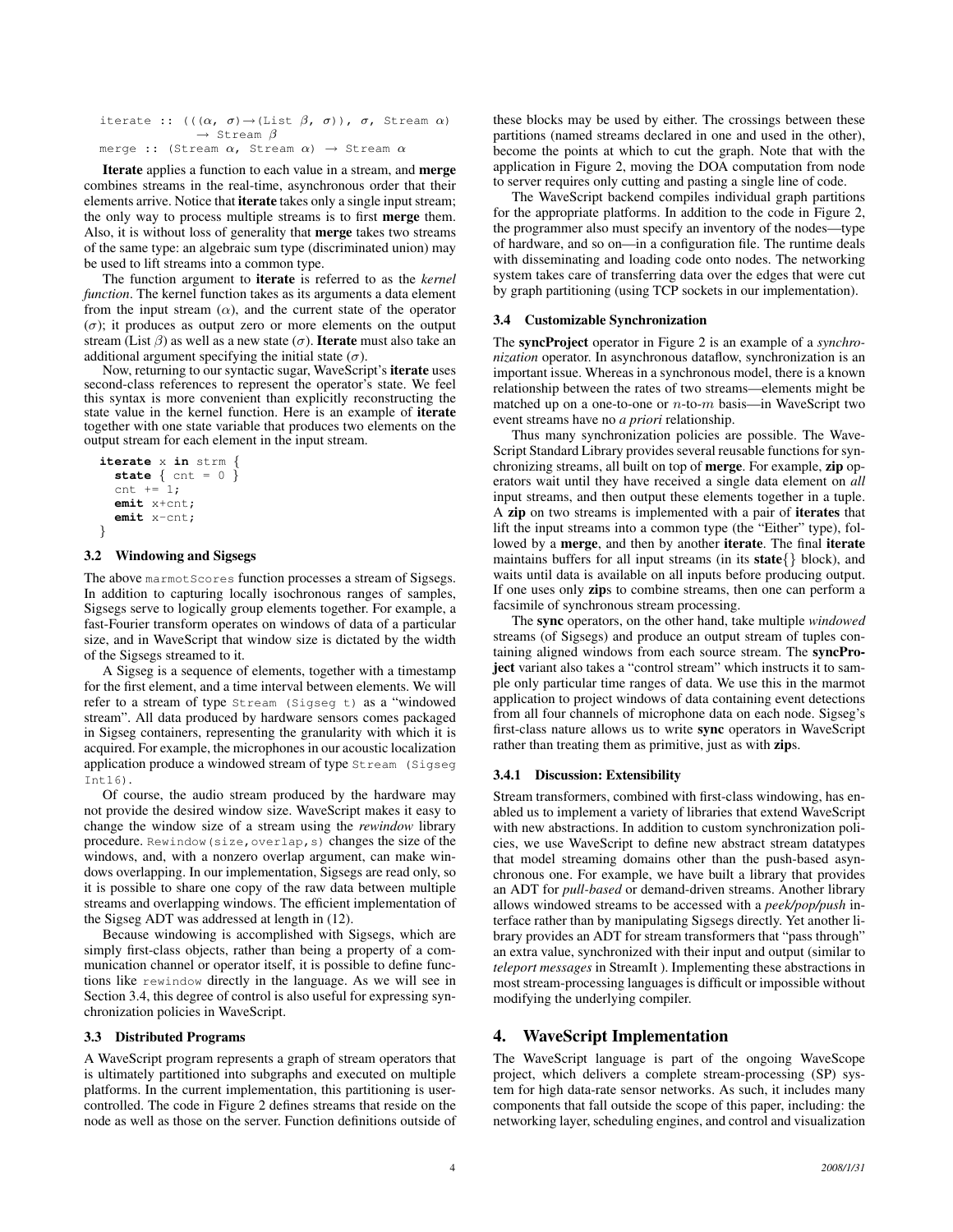

Figure 3. Compilation Work-flow and Compiler Architecture

software. What we will describe in this section are the key points in the implementation of the compiler, with a brief treatment of issues pertaining to runtime execution.

### 4.1 A Straw-man Implementation

A naive way to implement WaveScript is to use a language with support for threads and communication channels, such as CML(16). In that setting, each node of the dataflow graph would be represented by a thread, and the connections between the nodes by channels. Each thread would block until necessary inputs are received on input channels, perform the node's computation, and forward results on output channels.

While such an approach could leverage parallelism, the overhead of running a distinct thread for each node, and of synchronizing through communication channels, would be prohibitive for many parts of the computation. Because the compiler would not have direct access to the structure of the (fixed) stream graph, the job would fall to the runtime to handle all scheduling of threads.

There are a variety of graph transformations that we can perform at compile time that would dramatically ease the job of the scheduler. For example, it is almost always beneficial to "fuse" operators that do little work into larger operators. Profiling information can indicate which operators are lightweight. Conversely, heavyweight operators should be fissioned, if possible, to remove bottlenecks and increase parallelism. Finally, many desirable transformations are domain-specific, and are ideally expressed by the library writer. We discuss our approach to these optimizations in Section 5.

The WaveScope scheduling engine supports a variety of different policies. For the purpose of this paper, we use a scheduling methodology that assigns one "pinned" thread per physical CPU, and assigns multiple operators to each thread. Each thread, when a data element becomes available, performs a depth-first traversal of the operators on that thread, thereby "following" the data through. This depth-first algorithm is modified to accommodate communication with operators on other threads. Outgoing messages are placed on thread-safe queues whenever the traversal reaches an edge that crosses onto another CPU. Also, the traversal is stopped periodically to check for incoming messages from other threads, while respecting that individual operators themselves are not reentrant.

#### 4.2 Compiler Overview

The overall structure of the WaveScript compiler is depicted in Figure 3. The *interpret&reify* evaluator, described in the next section, is the critical component that transforms the WaveScript program into a stream graph. Subsequently, it is optimized, partitioned, lowered into a monomorphic, first-order intermediate language, and sent through one of WaveScript's three backends.

## 4.3 Semantics and Evaluation Model

One way to implement WaveScript functionality is to extend an existing language with support for dynamically constructing stream graphs and for pumping data values through the graph. However, our applications have a clear phase split, where the graph can be constructed offline and does not change throughout the evaluation of the rest of the program. We leverage this split in designing an evaluator for WaveScript. Yet the semantics of a WaveScript program remain the same as an analogous program executed in an existing call-by-value language.

A WaveScript evaluator is a function that takes a program, together with a live data stream, and produces an output stream.

$$
Eval :: program \rightarrow inputstream \rightarrow outputstream
$$

We use a particular kind of aggressive compiler that, given the stream program, specializes the evaluator offline before the actual input stream becomes available. This can be thought of as a form of partial evaluation, the end result of which is a stream dataflow graph where each node is an iterate or a merge.

Our method is in contrast with *metaprogramming*, where multiple explicit stages of evaluation are exposed to the programmer. For example, in MetaML (18), one writes ML code that generates additional ML code in an arbitrary number of stages. This staging imposes a syntactic overhead for quotation and antiquotation to separate code in different stages. Further, it imposes a cognitive burden on the programmer—extra complexity in the program syntax, types, and execution. For the streaming domain, WaveScript provides a much smoother experience for the programmer than these more general metaprogramming frameworks.

Interpret & Reify: Now we explain our method for reducing WaveScript programs to stream graphs. During compile time, we feed the WaveScript source through a simple, call-by-value interpreter.<sup>1</sup> The interpreter has a value representation that is extended to include *streams* as *values*. The result of interpreting the program is a stream value. A stream value contains (1) the name of a builtin stream-operator it represents (e.g. iterate, merge, or a *source* or *network* operator), (2) input stream values to the operator where applicable, and (3) in the case of iterate, a *closure* for the kernel function.

The next step is to *reify* these stream values back into code. The key problem is in reifying closures, but fortunately this problem is much studied (10). Our algorithm recursively reifies all variables in the closure's environment, using memoization (through a hash table) to avoid duplicating bindings that occur free in multiple closures. Such shared bindings become top-level constants.

Within the compiler, the kernel function argument to an iterate is represented by a let-binding for the mutable references that make up its state, surrounding a  $\lambda$ -expression containing the code for the kernel function. When interpreted, this argument evaluates to a closure. During reification, mutable state visible from an iterate's closure is treated no differently than any other state. However, it is an error for mutable state to be visible to more than one kernel function. Fortunately, this is not possible as long as the use of references is restricted and only the state{} block is used to introduce iterate state.

<sup>&</sup>lt;sup>1</sup> Originally, we used an evaluator that applied reduction rules, including  $β$ - and  $δ$ -reduction, until fixation. Unfortunately, in practice, to support a full-blown language (letrec, foreign functions, etc.) it became complex, monolithic, and inscrutable over time, as well as running around 100 times slower than our current interpret/reify approach.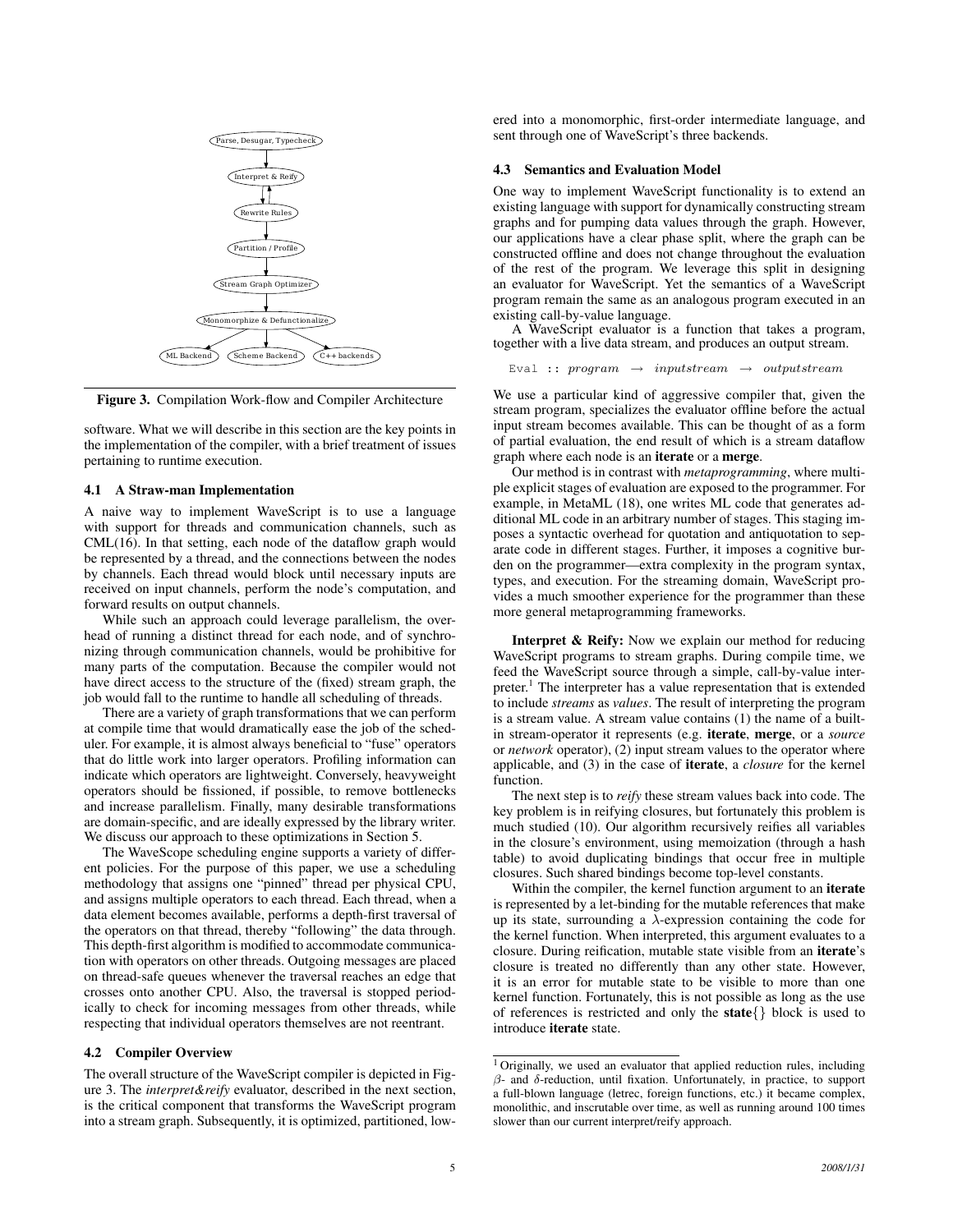

Figure 4. Relative performance of current WaveScript backends on application benchmarks, measures execution time in milliseconds

#### 4.4 WaveScript backends

WaveScript's compiler front-end uses multiple backend compilers for native code generation. Before the backend compilers are invoked, the program has been profiled, partitioned into per-node subgraphs, optimized, and converted to a first-order, monomorphic form. Our current backends generate code for Chez Scheme (7), MLton (19), and GCC. The backends' relative performance is shown in Figure 4.4. These benchmarks include the three stages of the marmot application (detection, DOA, and fusing DOAs), as well as a complete multinode simulation—eight nodes simulated on one server, as when processing data traces offline. Also included are our pipeline leak detection, and road surface anomaly (pothole) detection applications.

For the purpose of targeting new architectures, we may extend WaveScript to generate code for other languages as well, including, perhaps, other stream-processing languages, or languages that would enable compilation on 8-bit "mote" platforms (such as NesC/TinyOS).

Scheme backend: The WaveScript compiler itself is implemented in the Scheme programming language. Accordingly, the first, and simplest backend is simply an embedding of WaveScript into Scheme using macros that make the abstract syntax directly executable. This backend is still used for development and debugging. Furthermore, it enables faster compile times than the other backends. And when run in a special mode, it will enable direct evaluation of WaveScript source immediately after type checking (without evaluating to a stream-graph). This provides the lowestlatency execution of WaveScript source, which is relevant to one of our applications that involves large numbers of short-lived Wave-Script "queries" submitted over a web-site. It also keeps us honest with respect to our claim that our reification of a stream graph yields exactly the same behavior as direct execution.

MLton backend: MLton is an aggressive, whole-program optimizing compiler for Standard ML. Generating ML code from the kernel functions in a stream graph is straightforward because of the similarities between the languages' type systems. This provided us with an easy to implement single-threaded solution that exhibits surprisingly good performance (19), while also ensuring type- and memory-safe execution. In fact, it is with our MLton backend that we beat the handwritten C version of the acoustic localization application.

C++ backend<sup>2</sup>: Originally, we had intended for our C++ backend to be the best-performing of the three backends, as it includes a low-level runtime specifically tailored for our streaming domain. However, in our current implementation the MLton backend actually outperforms our C++ backend, due to three primary factors:

- 1. The C++ backend leverages the flexible WaveScope scheduling engine for executing stream graphs. The cost of this flexibility is that transferring control between operators is at least a virtual method invocation, and may involve a queue. The MLton and Scheme backends support only single-threaded depth-first traversal, where control transfers between operators are direct function calls.
- 2. MLton incorporates years of work on high-level program optimizations that GCC cannot reproduce (the abstractions are lost by the time it gets to C code), and which we do not have time to reproduce within the WaveScript compiler.
- 3. Our prototype uses a naive reference counting scheme that is less efficient than MLton's tracing collector. (Although it does reduce pauses relative to MLton's collector; the C++ backend uses the type system to enforce that cycles cannot occur, and thus pure reference counting is sufficient.) In the future we believe that we can implement a substantially more efficient collector by combining deferred reference counting with the fact that our stream operators do not share mutable state.

As we show in in Section 6, in spite of its limitations, our current prototype C++ runtime is the best choice when parallelism is available. This is important in several of our applications where large quantities of offline data need to be processed quickly on multicore/multiprocessor servers. The MLton runtime and garbage collector do not support concurrent threads, and it would be a daunting task to add this functionality. We could, however, attempt processlevel parallelism using MLton, but because MLton does not support inter-process shared memory, this would require additional copying of signal data.

# 5. Optimization Framework

With the basic structure of the compiler covered, we now focus on the optimization framework. The cornerstone of this framework is the profiling infrastructure, which gathers information on datarates and execution times that subsequently enable the application of graph optimizations from the synchronous dataflow community. In this section we'll also cover our method for performing algebraic rewrite optimizations, which are not currently driven by profiling information.

To use the profiling features, representative sample data is provided along with the input program. In our marmot application, the sample audio data provided includes both periods of time with and without marmot alarm calls. The current implementation uses the Scheme embedding of WaveScript to execute part or all of the stream graph on the sample data.

The profiler measures the number of elements passed on streams, their sizes, and the execution times of stream operators. The relative execution times of operators (in Scheme) are taken to be representative of the other backends as well. This method is expedient, and provides the best support for incremental or repeated profiling of the stream graph, but if a more precise notion of relative times is needed we may have to invoke our other backends to perform profiling (at the cost of much longer compile times).

 $2$  It uses a C++ compiler not because it generates object-oriented code, but because the runtime engine it links with has been engineered in C++.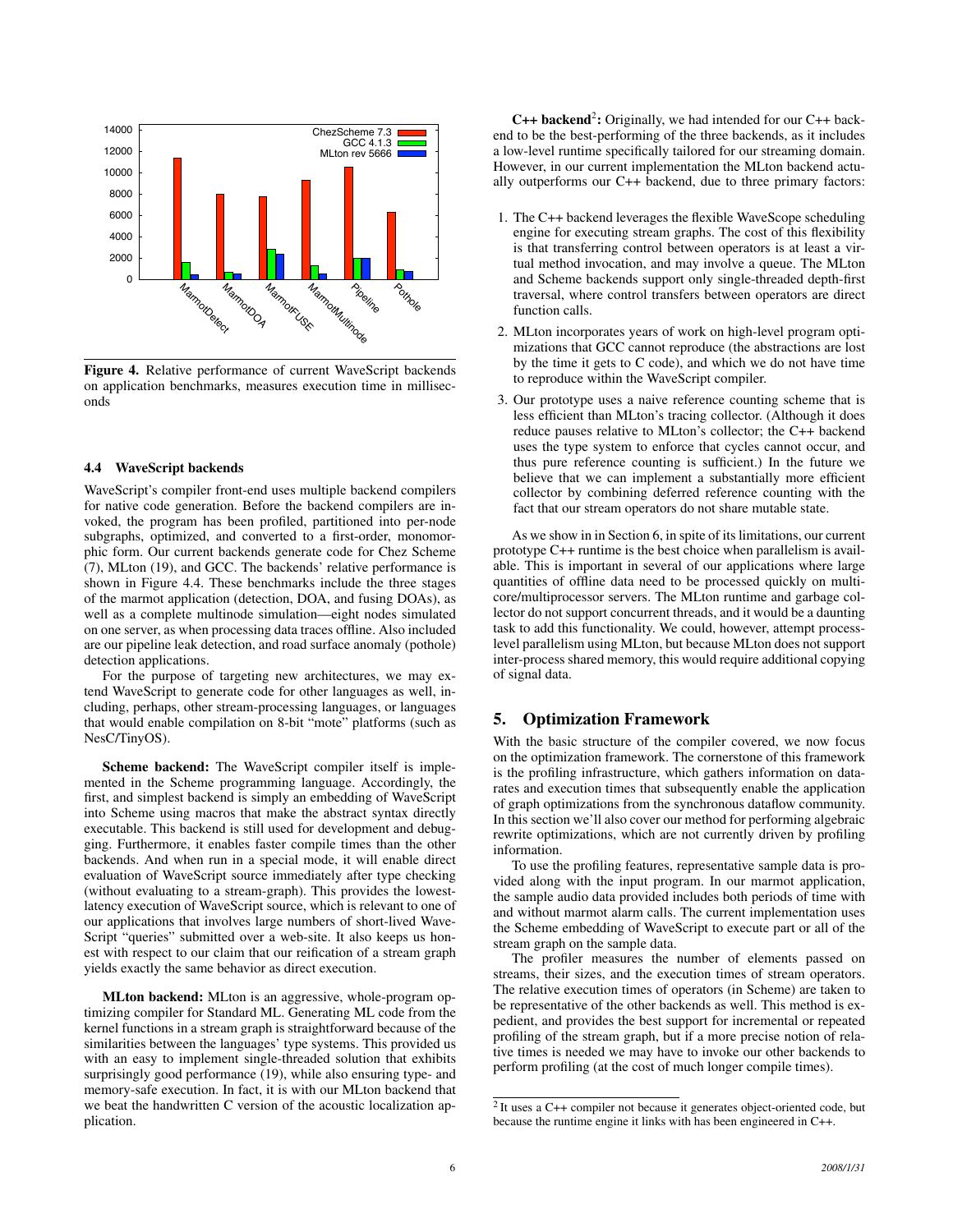## 5.1 Stream Graph Optimizations

There are a breadth of well-understood transformations to static and dynamic dataflow graphs that adjust the parallelism within a graph—balancing load, exposing additional parallelism (fission), or decreasing parallelism (fusion) to fit the number of processors in a given machine. The StreamIt authors identify *task*, *data*, and *pipeline* parallelism as the three key dimensions of parallelism in streaming computations (13). Task parallelism is the naturally occurring parallelism between separate branches of a stream graph. Data parallelism occurs when elements of a stream may be processed in parallel, and must be teased out by fissioning operators. Pipeline parallelism is found in separate stages (downstream and upstream) of the stream graph that run concurrently.

We have not taken the time to reproduce all the graph optimizations found in StreamIt and elsewhere. Instead, we have implemented a small set of optimizations in each major category, so as to demonstrate the capability of our optimizer framework—through edge and operator profiling—to effectively implement static graph optimizations normally found in the synchronous dataflow domain. Keep in mind that these optimizations are applied after the graph has been partitioned into per-node (e.g. an ENSBox or laptop) components. Thus they affect *intra*-node parallelism. We do not yet try to automatically optimize inter-node parallelism.

Operator placement: For the applications in this paper, sophisticated assignment of operators to CPUs (or migration between them) is unnecessary. We use an extremely simple heuristic, together with profiling data, to statically place operators. We start with the whole query on one CPU, and when we encounter splitjoins in the graph, assign the parallel paths to other CPUs in roundrobin order, *if* they are deemed "heavyweight". Our current notion of heavyweight is a simple threshold function on the execution time of an operator.

Fusion: We *fuse* linear chains of operators so as to remove overheads associated with distinct stream operators. Any lightweight operators (below a threshold) are fused into either their upstream or downstream node depending on which edge is busier. This particular optimization is only relevant to the C++ backend, as the Scheme and MLton backends bake the operator scheduling policy into the generated code. That is, operators are traversed in a depth first order and emits to downstream operators are simply function calls.

Fission: Stateless Operators: Any stateless operator can be duplicated an arbitrary number of times to operate concurrently on consecutive elements of the input stream. (A round-robin splitter and joiner are inserted before and after the duplicated operator.) The current WaveScript compiler only implements this optimization for maps, rather than all stateless operators. Specifically, wherever the compiler finds a map over a stream  $(\text{map}(f, s))$ , if the operator is deemed sufficiently *heavyweight* based on profiling information it can be replaced with:

```
(s1, s2) = split2(s);join2(map(f,s1), map(f,s2))
```
Currently we use this simple heuristic: split the operator into as many copies as there are CPUs.

In WaveScript, map is in fact a normal library procedure and is turned into an anonymous iterate by interpret-and-reify. We recover the additional structure of maps subsequently by a simple program analysis that recognizes them. (A map is an iterate that has no state and one emit on every code path.) This relieves the intermediate compiler passes from having to deal with additional primitive stream operators, and it also catches additional map-like iterates resulting from other program transformations, or from a programmer not using the "map" operator per-se.

Fission: Array Comprehensions: Now we look a splitting heavyweight operators that do intensive work over arrays, specifically, building arrays with an initialization function.

Array comprehensions are a syntactic sugar for constructing arrays. Though the code for it was not shown in Section 3, array comprehensions are used in both the second and third stages of the marmot application (DOA calculation and FuseDOA). The major work of both these processing steps involves searching a parameter space exhaustively, and recording the results in an array or matrix. In the DOA case, it searches through all possible angles of arrival, computing the likelihood of each angle given the raw data. The output is an array of likelihoods. Likewise, the FuseDOA stage fills every position on a grid with the likelihood that the source of an alarm call was in that position.

The following function from the DOA stage would search a range of angles and fill the results of that search into a new array. An array comprehension is introduced with  $\#$  [ | ].

```
fun DOA(n,m) {
  fun(data) {
    #[ searchAngle(i,dat) | i = n to m ]
  }
}
```
With this function we can search 360 possible angles of arrival using with the following code: map (DOA(1,360), rawdata). There's a clear opportunity for parallelism here. Each call to searchAngle can be called concurrently. Of course, that would usually be too fine a granularity. Again, our compiler simply splits the operator based on the number of CPUs available.

```
map(Array.append,
  zip2(map(DOA( 1, 180), rawdata)
       map(DOA(181,360), rawdata)))
```
In the current implementation, we will miss the optimization if the kernel function contains any code other than the array comprehension itself. The optimization is implemented as a simple program transformation that looks to transform any heavyweight maps of functions with array comprehensions as their body.

## 5.1.1 Batching via Sigsegs and Fusion

High-rate streams containing small elements are inefficient. Rather than put the burden on the runtime engine to buffer these streams, the WaveScript compiler uses a simple program transformation to turn high-rate streams into lower-rate streams of Sigseg containers. This transformation occurs after interpret-and-reify has executed, and after the stream graph has been profiled.

The transformation is as follows: any edge in the stream-graph with a data-rate over a given threshold is surrounded by a window and dewindow operator. Then the compiler repeats the profiling phase to reestablish data-rates. The beauty of this transformation is that its applied unconditionally and unintelligently; it leverages on the fusion optimizations to work effectively.

Let's walk through what happens. When a window/dewindow pair is inserted around an edge, it makes that edge low-rate, but leaves two high-rate edges to the *left* and to the *right* (entering window, exiting dewindow). Then, seeing the two high-rate edges, and the fact that the operators generated by window and dewindow are both *lightweight*, the fusion pass will merge those lightweight operators to the left and right, eliminating the high-rate edges, and leaving only the low-rate edge in the middle.

# 5.2 Extensible Algebraic Rewrites

The high-level stream transformers in WaveScript programs frequently have algebraic properties that we would like to exploit. For example, the windowing operators described in Section 3 support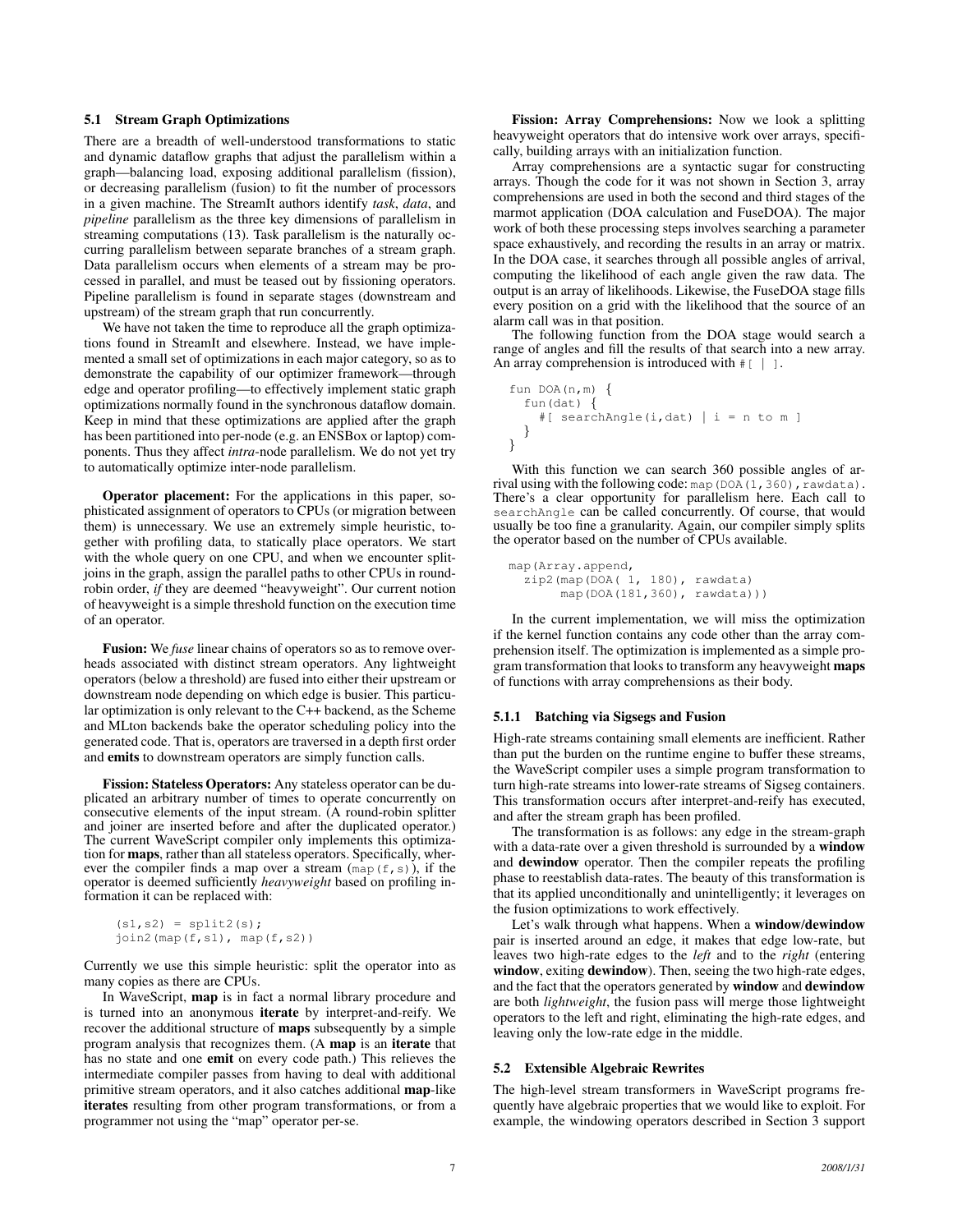the following laws:

| $dewindow(window(n, s)) = s$                            |  |
|---------------------------------------------------------|--|
| $window(n, dewindow(s)) = rewindow(n, 0, s)$            |  |
| $rewindow(x, y, rewindow(a, b, s)) = rewindow(x, y, s)$ |  |
| $rewindow(n, 0, window(m, s)) = window(n, s)$           |  |

In the above equations, it is always desirable to replace the expression on the left-hand side with the one on the right. There are many such equations that hold true of operators in the WaveScript Standard Library. Some improve performance directly, and others may simply pave the way for other optimizations, for instance:

 $map(f, merge(x, y)) = merge(map(f, x), map(f, y))$ 

WaveScript allows *rewrite rules* such as these to be inserted in the program text, to be read and applied by the compiler. The mechanism we have implemented is inspired by similar features in the Glasgow Haskell Compiler (14). Extensible rewrite systems have also been employed for database systems (15). And there has been particularly intensive study of rewrite rules in the context of signal processing (2).

It is important that the set of rules be *extensible* so as to support domain-specific and even application-specific rewrite rules. (Of course, the burden of ensuring correctness is on the rules' writer.) For example, in a signal processing application such as acoustic localization, it is important to recognize that Fourier transforms and inverse Fourier transfers cancel one another. Why is this important? Why would a programmer ever construct an **fft** followed by an **ifft**? They wouldn't—intentionally. But with a highly abstracted set of library stream transformers, it's not always clear what will end up composed together.

In fact, when considered as an integral part of the design, algebraic rewrite rules enable us to write libraries in a simpler and more composable manner. For example, in WaveScript's signal processing library all filters take their input in the time domain, even if they operate in the frequency domain. A lowpass filter first applies an fft to its input, then the filter, and finally an ifft on its output. This maximizes composability, and does not impact performance. If two of these filters are composed together, the fft/ifft in the middle will cancel out. Without rewrite rules, we would have to complicate the interfaces.

#### 5.3 Implementing Rewrites

A classic problem in rewrite systems is the order rules are applied. Applying one rewrite rule may preclude applying another. We make no attempt at an optimal solution to this problem. We use a simple approach; we apply rewrites to an abstract syntax tree from root to leaves and from left-to right, repeating the process until no change occurs in the program.

A key issue in our implementation is at what stage in the compiler we apply the rewrite rules. Functions like rewindow are defined directly in the language, so if the interpret-and-reify pass inlines their definitions to produce a stream graph, then rewrite rules will no longer apply. On the other hand, before interpret-and-reify occurs, the code is too abstracted to catch rewrites by simple syntactic pattern matching.

Our solution to this dilemma is depicted in Figure 5.3. We simply apply interpret-and-reify *twice*. The first time, we hide the top-level definitions of any "special" functions whose names occur in rewrite rules (rewindow, fft, etc), and treat them instead as primitives. Next we eliminate unnecessary variable bindings so that we can pattern match directly against nested compositions of special functions. Finally, we perform the rewrites, reinsert the definitions for special functions, and re-execute interpret-and-reify, which yields a proper stream graph of iterates and merges.

```
// Before the original interpret/reify pass
When (rewrites-enabled)
  // Turn special functions into primitives:
  runpass( hide-special-libfuns )
  Extend-primitive-table(special-libfuns )
  runpass( interpret-reify )
  // Groom program and do rewrites:
  runpass( inline-let-bindings )
  run-until-fixation( apply-rewrite-rules )
  // Reinsert code for special functions:
  runpass( reveal-special-libfuns )
  Restore-primitive-table()
// Continue normal compilation....
```
Figure 5. Pseudo-code for the portion of the compiler that applies rewrite optimizations.

# 6. Evaluation

Evaluating a new programming language is difficult. Until the language has had substantial use for a period of time, it lacks large scale benchmarks such as the SPEC benchmarks. Microbenchmarks, on the other hand, can help when evaluating specific implementation characteristics. But when used for evaluating the efficacy of program optimizations, they risk becoming contrived.

Thus we evaluate WaveScript "in the field" by using it to developing a substantial sensor network application for localizing animals in the wild. First, we establish a performance baseline by comparing our implementation to a previous implementation of a subset of the system written in C by different authors. The Wave-Script implementation outperforms its C counterpart—with significant results for the sensor network's real-time capabilities. Second, we showcase our compiler optimizations in the context of this application, explaining their effect and evaluating their effectiveness.

## 6.1 Comparing against handwritten C

A year previous to our own test deployment of the distributed marmot detector, a different group of programmers implemented the same algorithms (in C) under similar conditions in a similar timeframe. This provides a natural point of comparison for our own WaveScript implementation. Because the WaveScript implementation surpasses the performance of the C implementation, we were able to run both the detector and the direction-of-arrival (DOA) algorithm on the ENSBox nodes in real-time—something the previous implementation could not do (due to CPU performance).

Table 1 shows results for both the continuously running detector, and the occasionally running DOA algorithm (which is invoked when a detection occurs). The detector results are measured in percentage CPU consumed when running continuously on an ENSBox node and processing audio data from four microphone channels at 44.1 KHz. DOA results are measured in seconds required to process raw data from a single detection. Along with CPU cycles, memory is a scarce resource in embedded applications. The WaveScript version reduced the memory footprint of the marmot application by 50% relative to the original hand-coded version. Table 2 lists the size of the source-code for the Detector and DOA components, discounting blank lines and comments.

The ability to run the DOA algorithm directly on the ENSBox results in a large reduction in data sent over the network—800 bytes for direction-of-arrival probabilities vs. at least 32KB for the raw data corresponding to a detection. The reduced time in network transmission offsets the time spent running DOA on the ENSBox (which is much slower than on a laptop), resulting in *lower* overall response latencies. The extra processing capacity freed up by our implementation was also used for other services, such as continuously archiving all raw data to the internal flash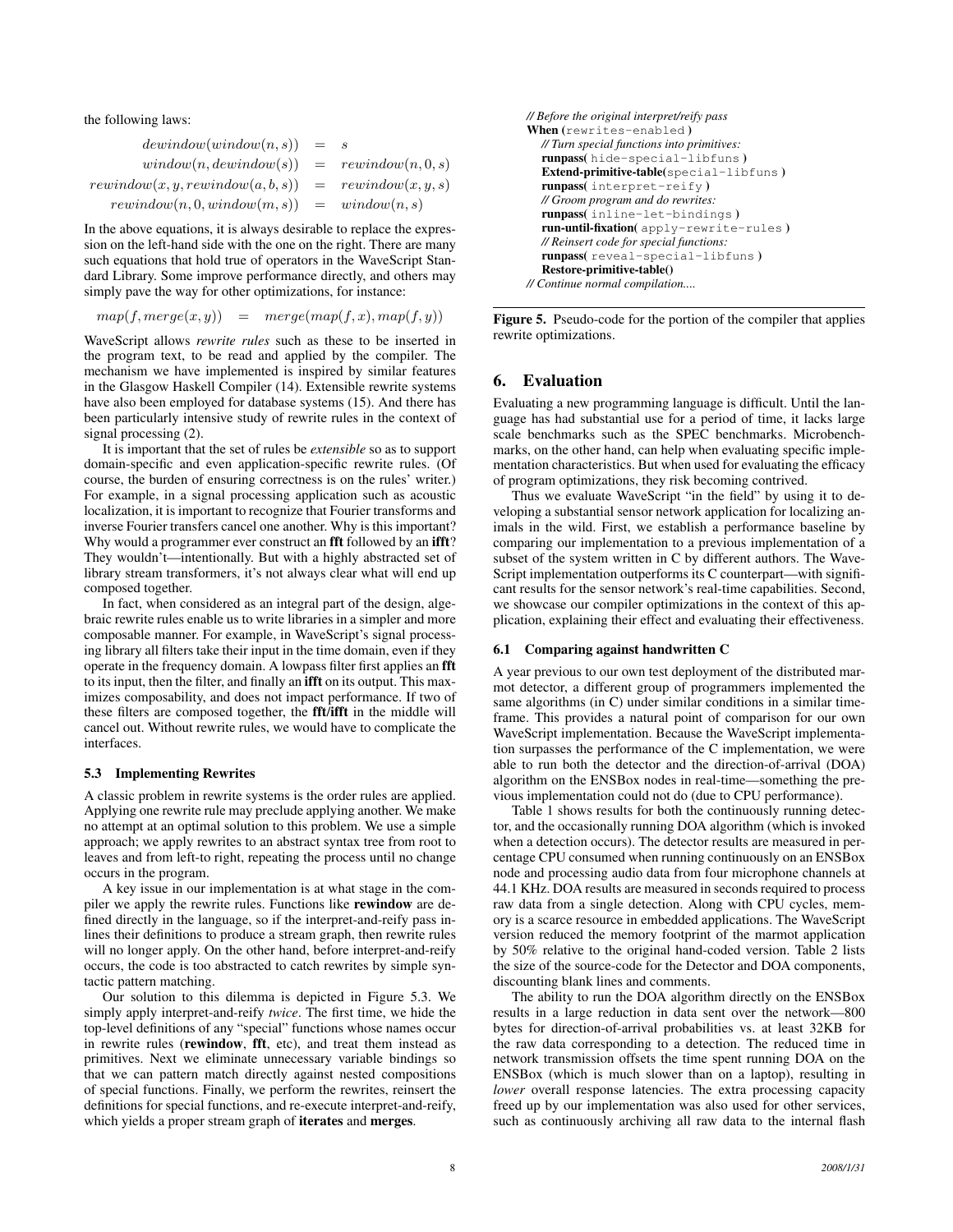|                      |        | WaveScript | Speedup |
|----------------------|--------|------------|---------|
| <b>ENSBox DOA</b>    | 3.00s  | 2.18s      | 1.38    |
| PC DOA               | 0.125s | 0.089s     | 1.40    |
| <b>ENSBox Detect</b> | 87.9%  | 56.5%      | 1.56    |

Table 1. Performance of WaveScript marmot application vs. handwritten C implementation. Units are percentage CPU usage, number of seconds, or speedup factor.

|          | LOC/WaveScript | LOC/C |
|----------|----------------|-------|
| Detector |                |       |
| DOA      | <u>уа</u>      |       |

Table 2. Lines of code for WaveScript and C versions of localization components.

storage, a practical necessity that was not possible in previous attempts.

Our original goal in this deployment was only to demonstrate how easy it was to program these applications in a high-level domain-specific language. In fact, we were quite surprised by these performance results. We implemented the same algorithm in roughly the same way as previous authors.

We suspect that most of the performance difference in the detector comes from efficient windowing (Sigsegs) combined with the ability of the whole-program optimizing MLton compiler to apply inlining across the entire stream graph (fusing operators). Similarly in the DOA computation, we were lucky that MLton appears to have done a good job in lifting invariant computations out of the tight loop that searches through angles—possibly aided by the use of structured operations for building and traversing data structures (array comprehensions and folds), rather than a triply-nested forloop with complex indexing expressions.

Neither of the implementations evaluated here represent intensively hand-optimized code. A significant fraction of the application was developed in the field during a ten-day trip to Colorado. Because of the need for on-the-fly development, programmer effort is the bottleneck in many sensor network applications. This is in contrast with the norm in most embedded, or high-performance scientific computing applications, where performance is often worth any price. Therefore, languages that are both high-level *and* allow good performance are especially desirable.

## 6.2 Effects of Optimization on Marmot Application

Here we relate the optimizations described Section 5 to our marmot application case study. One thing to bear in mind is that there are *multiple* relevant modes of operation for this application. A given stage of processing may execute on the ENSBox node, the laptop base station, or offline on a large server. Both on the laptop and offline, utilizing multiple processor cores is important.

Rewrite-rules: As discussed in Section 5.2, many of our signal processing operations take their input in the time domain, but convert to the frequency domain to perform processing. An example of this can be seen in the bandpass library routine called from the marmotScores function in Section 3 (part of the detector phase). Notice that the marmotScores function is another example; it also converts to the frequency domain to perform the PSD. The rewriterules will eliminate the all redundant conversions to and from the frequency domain, with a 4.39X speedup for the detector phase in the MLton backend and 2.96X speedup in the C++ backend.

Fusion and Batching: The fusion optimizations described in Section 5.1 are relevant to the C++ backend, which has a higher per-operator overhead. Fusion is most advantageous when many



Figure 6. Parallel speedups achieved by applying fission optimizations to the DOA phase of the marmot application.



Figure 7. Average latency of a single tuple passing through the DOA phase, for different fission optimizations.

lightweight operators are involved, or when small data elements are passed at a high rate. Because the marmot application involves a relatively small number of operators, that pass Sigseg data on channels, the benefits of fusion optimization are modest. (For the same reason, the batching optimizations performed by the compiler, while invaluable in many cases, provide no benefit to the marmot application.)

The detector phase of the application speeds up by 7%, and the DOA phase by 2.7%. The FuseDOA phase benefits not at all.

Fission and Parallelization: Offline processing has intrinsic parallelism because it applies the first and second phases of the application (detector and DOA) to many data streams in parallel. To squeeze parallelism out of the individual marmot phases, however, we rely on our fission optimizations from Section 5.1.

To evaluate our two fission optimizations, we applied each of them to the DOA phase of the marmot application and measured their performance on a commodity parallel Linux server. Our test platform is a  $4 \times 4$  motherboard with 4 quad-core AMD Barcelona processors and 8 GB of RAM, running Linux 2.6.23. In our parallel tests, we control the number of CPUs actually used in software.

Fission can be applied to the DOA phase in two ways: by duplicating stateless operators, and by using array comprehension to parallelize a loop. Figure 6 shows the parallel speedup gained by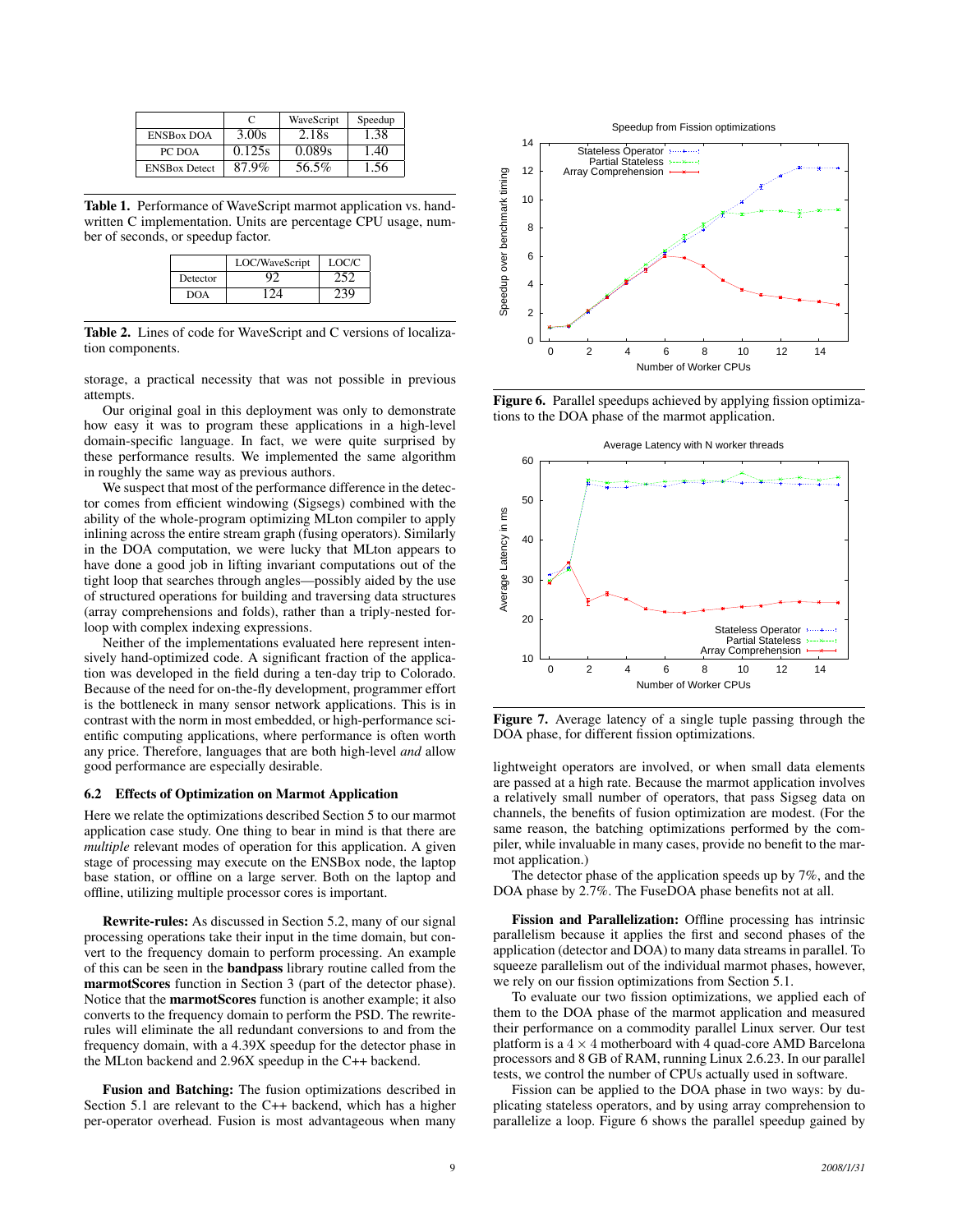applying each of these optimizations to the DOA phase of the marmot application. In this graph, both flavors of fission optimization are presented to show speedup relative to a single-threaded version. Each data point is the mean and 95% confidence intervals computed from 5 trials at that number of worker CPUs. The point at '0' worker CPUs is single-threaded; the point at '1' worker CPU places the workload operator on a different CPU from the rest of the workflow (e.g., the I/O, split, join, etc.

The greatest gain, a speedup of  $12\times$  is achieved from parallelizing stateless operators. In our application, the entire DOA phase of the workflow is stateless, meaning that the whole phase can be duplicated to achieve parallelism. As described in Section 5.1, a map operator or a sequence of map operators is replaced by a split→join sequence that delivers tuples in round robin order to a set of duplicated worker operators, and subsequently joins them in the correct order. Running this on our 16 core test machine we see near-linear speedup up to 13 cores, where performance levels off. This level is the point at which the serial components of the plan become the bottleneck, and are unable to provide additional work to the pool of threads.

Array comprehension parallelization yields a lesser, but still significant maximum speedup of  $6 \times$ . This case is more complex because fission by array comprehension applies to only a portion of the DOA phase. The DOA computation consists of a preparation phase that computes some intermediate results, followed by a work phase that exhaustively tests hypothetical angle values. This structure limits the maximum possible speedup from this optimization. As a control, the "Partial Stateless" curve designates the speedup achieved by restricting the stateless operator fission to the phase duplicated by the array comprehension. From the graph we see that the parallel benefit is maximized when distributing the work loop to 6 worker cores; beyond that point the additional overhead of transferring between cores (e.g., queueing and copying overhead) diminishes the benefit. The appropriate number of cores to use is a function of the size of the work loop and the expected copying and queueing overhead.

Optimizing for latency is often important for real time responses and for building feedback systems. Figure 7 shows the latency impact of the choice of fission optimization, for the same three cases. Although the stateless operator optimization achieves higher throughput through pipelining, it will never reduce the latency of an individual tuple passing through the system. However, array comprehension *can* substantially reduce the latency of a particular tuple by splitting up a loop among several cores and processing these smaller chunks in parallel.

Memory allocation strategies are an important detail in achieving good parallel speedup on a multicore workflow. False sharing occurs when two logically separate data elements physically reside in memory that is in a single cache line. False sharing causes concurrent accesses from different cores to generate detrimental amounts of cache coherence traffic. The Hoard memory allocator (4) was developed to avoid false sharing by allocating memory for different threads from separate pools. By using Hoard and by reallocating data when it passes between cores, we were able to improve parallel performance on the DOA phase by over 40% in each of our parallelizing optimizations.

# 7. Conclusion

We described WaveScript, a type-safe, garbage collected, asynchronous stream processing language. WaveScript employs three primary techniques to provide good performance: first, its evaluation strategy uses a combination of interpretation and reification to partially evaluate programs into stream dataflow graphs; second, profile-driven compilation enables many optimizations that were previously only available in the synchronous dataflow domain, including operator fusing and fissioning; and third, it employs an extensible system for rewrite rules to capture algebraic properties in specific domains such as signal processing.

We deployed WaveScript in an embedded acoustic wildlife tracking application, and evaluated its performance relative to a hand-coded C implementation of the same application. We observed over a 35% speedup – which enabled a substantial increase in in-the-field functionality by allowing more complex programs to run on our embedded nodes – in about half as many lines of code. We also used this application to study the effectiveness of our optimizations, showing that the throughput of our program can be substantially improved through domain specific transformations and that our automatically parallelizing compiler can yield nearlinear speedups.

In conclusion, we have shown that WaveScript is well suited for both server-side and embedded applications, offering good performance and simple programming in both cases. For the embedded case, its potential to bring high-level programming to low-level domains traditionally programmed in (with great pain) in C-like languages is particularly exciting.

## References

- [1] Wavescript users manual, http://regiment.us/wsman/.
- [2] Automatic derivation and implementation of signal processing algorithms. *SIGSAM Bull.*, 35(2):1–19, 2001.
- [3] A. M. Ali, T. Collier, L. Girod, K. Yao, C. Taylor, and D. T. Blumstein. An empirical study of acoustic source localization. In *IPSN '07: Proceedings of the sixth international conference on Information processing in sensor networks*, New York, NY, USA, 2007. ACM Press.
- [4] E. D. Berger, K. McKinley, R. Blumofe, and P. Wilson. Hoard: A scalable memory allocator for multithreaded applications. In *ASPLOS-IX*, 2001.
- [5] D. Carney, U. Cetintemel, M. Cherniak, C. Convey, S. Lee, G. Seidman, M. Stonebraker, N. Tatbul, and S. Zdonik. Monitoring streams a new class of data management applications. In *VLDB*, 2002.
- [6] P. Caspi, D. Pilaud, N. Halbwachs, and J. A. Plaice. Lustre: a declarative language for real-time programming. In *POPL '87: Proceedings of the 14th ACM SIGACT-SIGPLAN symposium on Principles of prog. lang.*, pages 178–188, New York, NY, USA, 1987. ACM.
- [7] R. K. Dybvig. The development of chez scheme. In *ICFP '06: Proc. of the 11th ACM SIGPLAN intl. conf on Functional prog.*, pages 1–12, New York, NY, USA, 2006. ACM.
- [8] C. Elliott and P. Hudak. Functional reactive animation. In *Proceedings of the ACM SIGPLAN International Conference on Functional Programming (ICFP '97)*, volume 32(8), pages 263–273, 1997.
- [9] I. B. et al. Brook for gpus: stream computing on graphics hardware. In *SIGGRAPH '04: ACM SIGGRAPH 2004 Papers*, pages 777–786, New York, NY, USA, 2004. ACM.
- [10] P. S. et al. Acute: High-level programming language design for distributed computation. *J. Funct. Program.*, 17(4-5):547–612, 2007.
- [11] L. Girod, M. Lukac, V. Trifa, and D. Estrin. The design and implementation of a self-calibrating distributed acoustic sensing platform. In *ACM SenSys*, Boulder, CO, Nov 2006.
- [12] L. Girod, Y. Mei, R. Newton, S. Rost, A. Thiagarajan, H. Balakrishnan, and S. Madden. Xstream: A signal-oriented data stream management system. In *ICDE*, 2008.
- [13] M. I. Gordon, W. Thies, and S. Amarasinghe. Exploiting coarsegrained task, data, and pipeline parallelism in stream programs. In *ASPLOS-XII: Proc. of the 12th intl. conf. on Arch. support for prog. lang. and op. sys.*, pages 151–162, New York, NY, USA, 2006. ACM.
- [14] S. P. Jones, A. Tolmach, and T. Hoare. Playing by the rules: Rewriting as a practical optimisation technique in ghc. In *Haskell Workshop*, 2001.
- [15] H. Pirahesh, J. M. Hellerstein, and W. Hasan. Extensible/rule based query rewrite optimization in Starburst. pages 39–48, 1992.